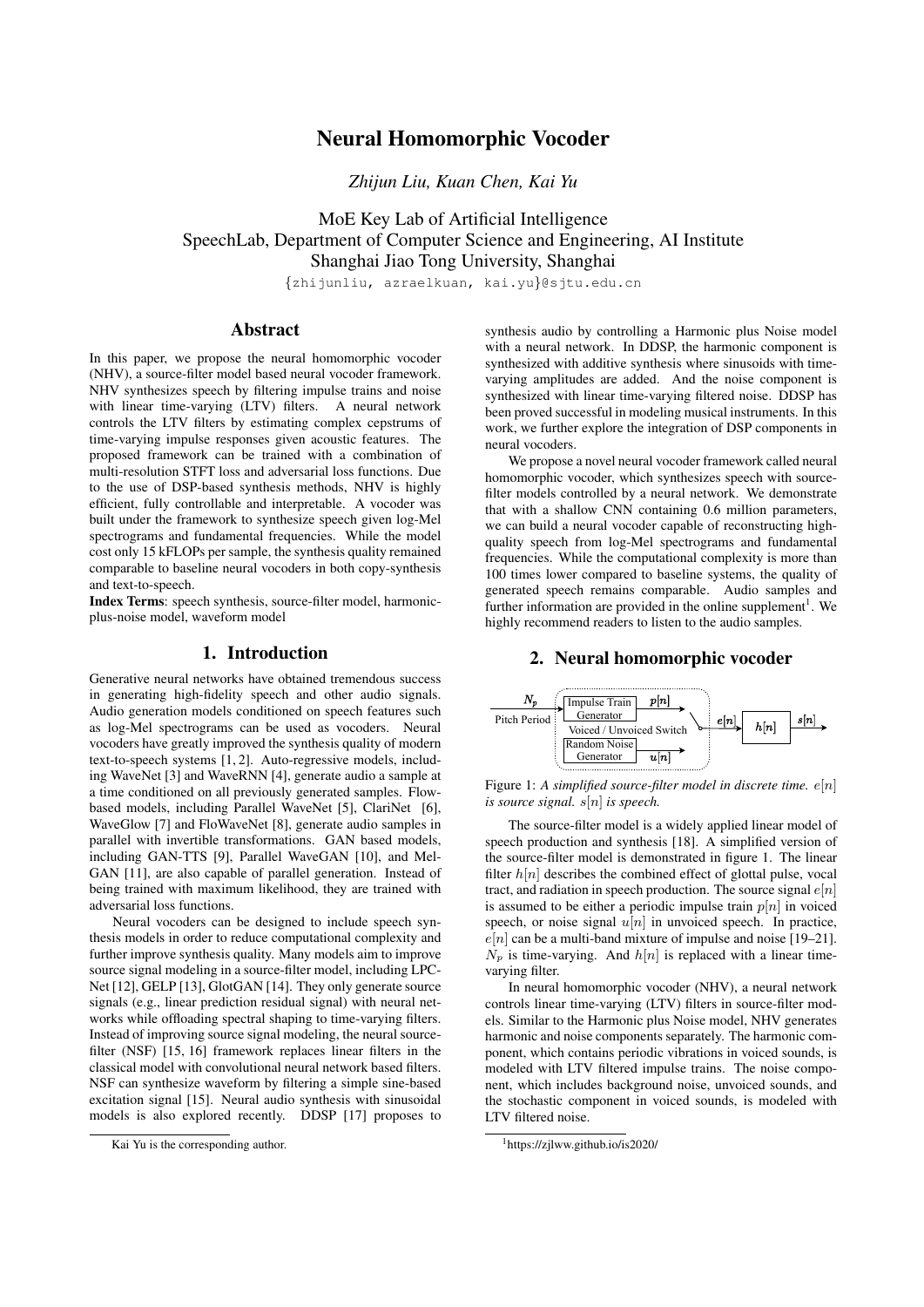

Figure 2: *Illustration of NHV during inference. Gradients are propagated backward along red lines. Green boxes contain trainable parameters.*

In the following discussion, the original speech signal  $x$  and reconstructed signal s are divided into non-overlapping frames with frame length L. We define  $m$  as the frame index,  $n$  as the the discrete time index, and  $c$  as the feature index. The total number of frames  $M$  and total number of sampling points  $N$ follow  $N = M \times L$ . In  $f_0, S, h_h, h_n, 0 \le m < M - 1$ . x, s, p, u,  $s_h$ , s<sub>n</sub> are finite duration signals, in which  $0 \le n <$  $N-1$ . Impulse responses  $h_h$ , and  $h_n$  are infinitely long, in which  $n \in \mathbb{Z}$ . Impulse response h is causal, in which  $n \in \mathbb{Z}$ and  $n \geq 0$ .

The speech synthesis process is illustrated in figure 2. First, the impulse train  $p[n]$  is generated from frame-wise fundamental frequency  $f_0[m]$ . And the noise signal  $u[n]$  is sampled from a Gaussian distribution. Then, the neural network estimates impulse responses  $h_h[m, n]$  and  $h_n[m, n]$  in each frame, given the log-Mel spectrogram  $S[m, c]$ . Next, the impulse train  $p[n]$ and the noise signal  $u[n]$  are filtered by LTV filters to obtain the harmonic component  $s_h[n]$  and the noise component  $s_h[n]$ . Finally,  $s_h[n]$  and  $s_h[n]$  are added together and filtered by a trainable causal FIR filter  $h[n]$ , as proposed in DDSP [17].

In order to train the neural network, multi-resolution STFT loss  $L_R$ , and adversarial losses  $L_G$  and  $L_D$  are computed from  $x[n]$  and  $s[n]$ , as illustrated in figure 3. Since LTV filters are fully differentiable, gradients can propagate back to the NN filter estimator.



Figure 3: *Illustration of the loss functions used to train NHV.*

In the following sections, we further describe different components in the NHV framework.

### 2.1. Impulse train generator

Many methods [22, 23] exist for generating alias-free discrete time impulse trains. Additive synthesis is one of the most accurate methods. As described in equation (1), we can use a low-passed sum of sinusoids to generate an impulse train.  $f_0(t)$  is reconstructed from  $f_0[m]$  with zero-order hold or linear interpolation.  $p[n] = p(n/f_s)$ .  $f_s$  is the sampling rate.

$$
p(t) = \begin{cases} \sum_{k=1}^{2k} f_0(t) < f_s \cos\left(\int_0^t 2\pi k - f_0(\tau) \, d\tau\right), \\ 0, & \text{if } f_0(t) > 0 \\ 0, & \text{if } f_0(t) = 0 \end{cases} \tag{1}
$$

Additive synthesis can be computationally expensive as it requires summing up about 200 sine functions at the sampling rate. The computational complexity can be reduced with approximations [22, 23]. For example, we can round the fundamental periods to the nearest multiples of the sampling period. In this case, the discrete impulse train is sparse. It can then be generated sequentially, one pitch mark at a time.

### 2.2. Neural network filter estimator



Figure 4: *NN output is defined to be complex cepstrums.*

We propose to use complex cepstrums  $(h_h$  and  $\hat{h}_n)$  as the internal description of impulse responses  $(h_h$  and  $h_n)$ . The generation of impulse responses is illustrated in figure 4.

Complex cepstrums describe the magnitude response and the group delay of filters simultaneously. The group delay of filters affects the timbre of speech, as reported in several papers [21, 24, 25] and books [26, 27]. Instead of using linearphase or minimum-phase filters, NHV uses mixed-phase filters, with phase characteristics learned from the dataset.

Restricting the length of a complex cepstrum is equivalent to restricting the levels of detail in the magnitude and phase response. This gives an easy way to control the filters' complexity. The neural network only predicts low-quefrency coefficients. The high-quefrency cepstrum coefficients are set to zero. In our experiments, two 10 ms long complex cepstrums are predicted in each frame.

In the implementation, the DTFT and IDTFT must be replaced with DFT and IDFT [18]. And IIRs, i.e.,  $h_h[m, n]$  and  $h_n[m, n]$ , must be approximated by FIRs. The DFT size should be sufficiently large to avoid serious aliasing.  $N = 1024$  is a good choice for our purpose.

#### 2.3. LTV filters and Trainable FIRs

The harmonic LTV filter is defined in equation (3). The noise LTV filter is defined similarly. A trainable causal FIR filter  $h[n]$  is applied at the last step in speech synthesis [17]. The convolutions can be carried out in either the time domain or the frequency domain. The filtering process of the harmonic component is illustrated in figure 5.

$$
w_L[n] \triangleq \begin{cases} 1, & 0 \le n \le L - 1 \\ 0, & \text{otherwise} \end{cases}
$$
 (2)

$$
s_h[n] = \sum_{m=0}^{m < M} (w_L[n-mL] \cdot p[n]) * h_h[m,n] \tag{3}
$$

$$
s[n] = (s_h[n] + s_h[n]) * h[n]
$$
 (4)



Figure 5: *Signals sampled from a trained NHV model around frame* m0*. The figure shows 512 sampling points, or 4 frames. Only one impulse response*  $h_h[m_0, n]$  *from frame*  $m_0$  *is plotted.* 

### 2.4. Neural network training

### *2.4.1. Multi-resolution STFT loss*

Point-wise loss between  $x[n]$  and  $s[n]$  can not be applied to train the model, as it requires glottal closure instants (GCIs)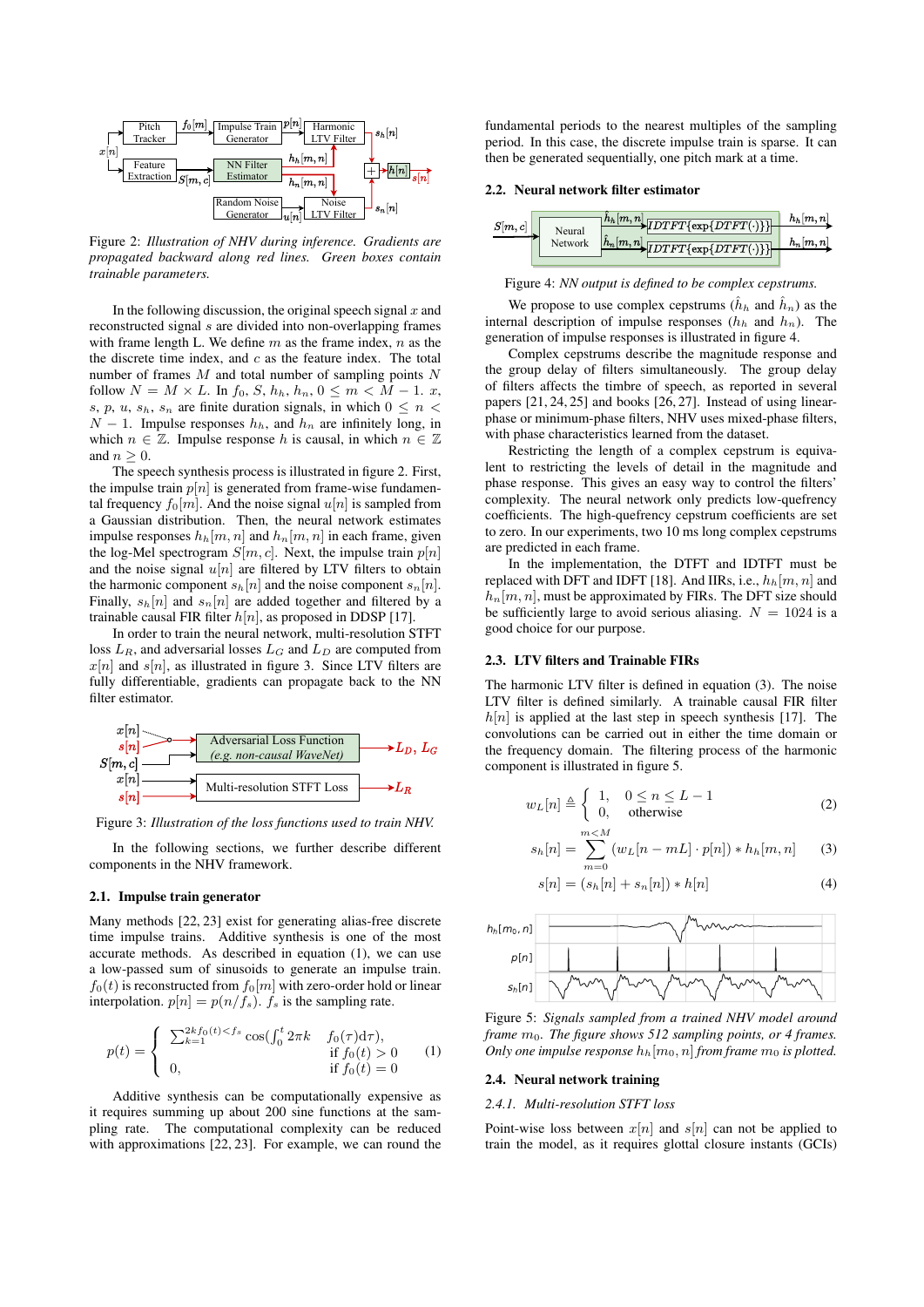in  $x$  and  $s$  to be fully aligned. Multi-resolution STFT loss is tolerant of phase mismatch in signals [10, 13, 15, 17]. Suppose we have C different STFT configurations,  $0 \leq i < C$ . Given original signal  $x$ , and reconstruction  $s$ , their STFT amplitude spectrograms calculated with configuration i are  $X_i$  and  $S_i$ , each containing  $K_i$  values. In NHV, we use a combination of the  $L^1$  norm of amplitude and log-amplitude distances. The reconstruction loss  $L_R$  is the sum of all distances under all configurations.

$$
L_R = \frac{1}{C} \sum_{i=0}^{C-1} \frac{1}{K_i} \left( \|X_i - S_i\|_1 + \|\log X_i - \log S_i\|_1 \right) \tag{5}
$$

We find using more STFT configurations leads to fewer artifacts in output speech. We used Hanning windows with sizes (128, 256, 384, 512, 640, 768, 896, 1024, 1536, 2048, 3072, 4096), with 75% overlap. The FFT sizes are set to twice the window sizes.

### *2.4.2. Adversarial loss functions*

NHV relies on adversarial loss functions with waveform input to learn temporal fine structures in speech signals. Although we do not need adversarial loss functions to guarantee periodicity in NHV, they still help ensure phase similarity between  $s[n]$ and  $x[n]$ . The discriminator should give separate decisions for different short segments in the input signal [9–11]. The discriminator we used in our experiments is a WaveNet conditioned on log-Mel spectrograms. Details of discriminator structure can be found in section 3. We used the hinge loss version of the GAN objective [28, 29] in our experiments.

$$
L_D = \mathbb{E}_{x,S} [\max(0, 1 - D(x, S))] +
$$
  

$$
\mathbb{E}_{f_0,S} [\max(0, 1 + D(G(f_0, S), S))]
$$
 (6)

$$
L_G = \mathbb{E}_{f_0, S} [-D(G(f_0, S), S)] \tag{7}
$$

 $D(x, S)$  is the discriminator network. D takes original signal x or reconstructed signal s, and ground truth log-Mel spectrogram  $S$  as input.  $f_0$  is the fundamental frequency.  $S$  is the log-Mel spectrogram.  $G(f_0, S)$  outputs reconstructed signal s. It includes the source signal generation, filter estimation and LTV filtering process in NHV. The discriminator is trained to classify x as real and s as fake by minimizing  $L<sub>D</sub>$ . And the generator is trained to deceive the discriminator by minimizing  $L_G$ .

# 3. Experiments

To verify the effectiveness of the proposed vocoder framework, we built a neural vocoder and compared its performance in copy synthesis and text-to-speech with various baseline models.

#### 3.1. Corpus and feature extraction

All vocoders and TTS models were trained on the Chinese Standard Mandarin Speech Corpus (CSMSC)<sup>2</sup>. CSMSC contains 10000 recorded sentences read by a female speaker, totaling to 12 hours of high-quality speech, annotated with phoneme sequences, and prosody labels. The original signals were sampled at 48 kHz. In our experiments, audios were downsampled to 22050 Hz. The last 100 sentences were reserved as the test set.

All vocoder models were conditioned on band-limited (40 - 7600 Hz) 80 bands log-Mel spectrograms. The window length used in spectrogram analysis was 512 points (23 ms at 22050 Hz), and the frame shift was 128 points (6 ms at 22050 Hz). We used the  $REAPER^3$  speech processing tool to extract an estimate of the fundamental frequency. The f0 estimations were then refined by StoneMask.

### 3.2. Model configurations

*3.2.1. Details of vocoders*



Figure 6: *Network used in experiment.* I *is DFT based complex cepstrum inversion.*  $h_h$  *and*  $\bar{h}_n$  *are DFT approximations of*  $h_h$ *and*  $h_n$ 

In the NHV model, two separate 1D convolutional neural networks with the same structure were used for complex cepstrum estimation, as illustrated in figure 6. Note that the outputs of the neural network need to be scaled by  $1/|n|$ , as natural complex cepstrums decay at least as fast as  $1/|n|$ ,

The discriminator was a non-causal WaveNet conditioned on log-Mel spectrograms with 64 skip and residual channels. The WaveNet contained 14 dilated convolutions. The dilation is doubled for every layer up to 64 and then repeated. The kernel sizes in all layers were 3.

A 50ms exponentially decayed trainable FIR filter was applied to the filtered and mixed harmonic and noise component. We found that this module made the vocoder more expressive and slightly improved perceived quality.

Several baseline systems were used to evaluate the performance of NHV, including an MoL WaveNet [5], two variants of the NSF model, and a Parallel WaveGAN. In order to examine the effect of the adversarial loss, we also trained an NHV model with only multi-resolution STFT loss (NHV-noadv).

The MoL WaveNet [5] pre-trained on CSMSC from ESP-Net [30] (csmsc.wavenet.mol.v1) was borrowed for evaluation. The generated audios were downsampled from 24000 Hz to 22050 Hz.

A hn-sinc-NSF [16] model was trained with the released code. We also reproduced the b-NSF model and augmented it with adversarial training (b-NSF-adv). The discriminator in b-NSF-adv contained 10 1D convolutions with 64 channels. All convolutions had kernel size 3, with strides following the sequence (2, 2, 4, 2, 2, 2, 1, 1, 1, 1) in each layer. All layers except for the last one were followed by a leaky ReLU activation with a negative slope set to 0.2. We used STFT window sizes (16, 32, 64, 128, 256, 512, 1024, 2048), and mean amplitude distance instead of mean log-amplitude distance described in the paper [15].

We reproduced the Parallel WaveGAN [10] model. There were several modifications compared to the descriptions in the original paper. The generator was conditioned on log f0, voicing decisions, and log-Mel spectrograms. The same STFT loss configurations in b-NSF-adv were used to train Parallel WaveGAN.

The online supplement contains further details about vocoder training.

 $<sup>2</sup>$ https://www.data-baker.com/open\_source\_en.html</sup>

<sup>3</sup>https://github.com/google/REAPER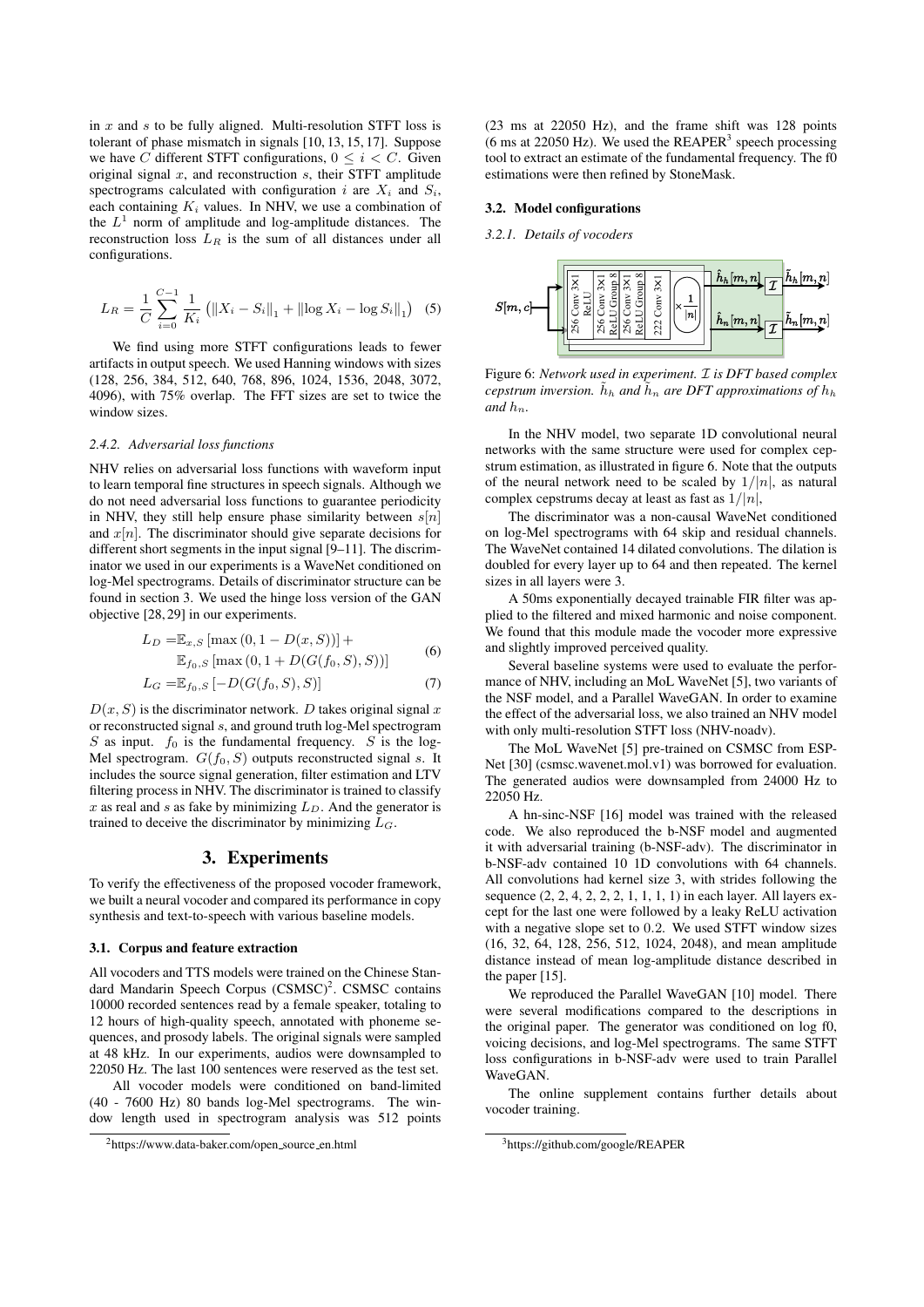### *3.2.2. Details of the text-to-speech model*

A Tacotron2 [2] was trained to predict log f0, voicing decision, and log-Mel spectrogram from texts. The prosody and phonetic labels in CSMSC were both used to produce text input to Tacotron. NHV, Parallel WaveGAN, b-NSF-adv, and hn-sinc-NSF were used in TTS quality evaluation. We did not fine-tune the vocoders with generated acoustic features.

### 3.3. Results and analysis

### *3.3.1. Performance in copy synthesis*

A MUSHRA test was conducted to evaluate the performance of proposed and baseline neural vocoders in copy synthesis. 24 Chinese listeners participated in the experiment. 18 items unseen during training were randomly selected and divided into three parts. Each listener rated one part out of three. Two standard anchors were used in the test. Anchor35 and Anchor70 represent low-pass filtered original signal with cutoff frequencies of 3.5 kHz and 7 kHz. The box plot of all scores collected is shown in figure 7. The mean MUSHRA scores and their 95% confidence intervals can be found in table 1.





Table 1: *Mean MUSHRA score with 95% CI in copy synthesis*

| Model                | <b>MUSHRA</b> Score |
|----------------------|---------------------|
| Orignial             | $98.4 + 0.7$        |
| WaveNet              | $93.0 + 1.4$        |
| b-NSF-adv            | $91.4 + 1.6$        |
| <b>NHV</b>           | $85.9 + 1.9$        |
| Parallel WaveGAN     | $85.0 + 2.2$        |
| Anchor <sub>70</sub> | $71.6 + 2.5$        |
| NHV-noadv            | $62.7 + 3.9$        |
| hn-sinc-NSF          | $58.7 + 2.9$        |
| Anchor <sub>35</sub> | $50.0 + 2.7$        |

Wilcoxon signed-rank test demonstrated that except for two pairs (Parallel WaveGAN and NHV with  $p = 0.4$ , hn-sinc-NSF and NHV-noadv with  $p = 0.3$ ), all other differences are statistically significant ( $p < 0.05$ ). There is a large performance gap between NHV-noadv and NHV model, showing that adversarial loss functions are essential to obtaining high-quality reconstruction.

#### *3.3.2. Performance in text-to-speech*

To evaluate the performance of vocoders in text-to-speech, we performed a mean opinion score test. 40 Chinese listeners participated in the test. 21 utterances were randomly selected from the test set and were divided into three parts. Each listener finished one part of the test randomly.

Table 2: *Mean MOS score with 95% CI in text-to-speech*

| Model                        | <b>MOS</b> Score |
|------------------------------|------------------|
| Original                     | $4.71 + 0.07$    |
| $Tacotron2 + hn-sinc-NSF$    | $2.83 \pm 0.11$  |
| $Tactoron2 + b-NSF-adv$      | $3.76 \pm 0.10$  |
| Tacotron2 + Parallel WaveGAN | $3.76 + 0.12$    |
| Tacotron2 + NHV              | $3.83 + 0.09$    |

Mann–Whitney U test showed no statistically significant difference between b-NSF-adv, NHV, and Parallel WaveGAN.

### *3.3.3. Computational complexity*

We report the required FLOPs per generated sample by different neural vocoders. We do not consider the complexity of activation functions, and computations in feature upsampling and source signal generation. Filters in NHV are assumed to be implemented with FFT. And N point FFT is assumed to cost  $5\overline{N} \log_2 N$  FLOPs.

The Gaussian WaveNet is assumed to have 128 skip channels, 64 residual channels, 24 dilated convolution layers with kernel size set to 3. For b-NSF, Parallel WaveGAN, LPCNet, and MelGAN, hyper-parameters reported in the papers were used for calculation. Further details are provided in the online  $supplement<sup>4</sup>$ .

Table 3: *FLOPs per sampling point*

| Model            | FLOPs/sample                |
|------------------|-----------------------------|
| b-NSF            | $4. \times 10^{6}$          |
| Parallel WaveGAN | $2. \times 10^6$            |
| Gaussian WaveNet | $2. \times 10^6$            |
| MelGAN           | 4. $\times$ 10 <sup>5</sup> |
| <b>LPCNet</b>    | $1.4\times10^5$             |
| <b>NHV</b>       | $1.5 \times 10^{4}$         |

As NHV only runs at the frame level, its computational complexity is much lower than models involving a neural network running directly on sampling points.

# 4. Conclusions

This paper proposed the neural homomorphic vocoder, a neural vocoder framework based on the source-filter model. We demonstrated that it is possible to build a highly efficient neural vocoder under the proposed framework capable of generating high-fidelity speech.

For future works, we need to identify causes of speech quality degradation in NHV. We found the performance of NHV sensitive to the structure of the discriminator and the design of reconstruction loss. More experiments with different neural network architectures and reconstruction losses may lead to better performance. Future research also includes evaluating and improving the performance of NHV on different corpora.

# 5. Acknowledgement

This study was supported by Shanghai Jiao Tong University Scientific and Technological Innovation Funds (YG2020YQ01). Experiments have been carried out on the PI supercomputer at Shanghai Jiao Tong University.

<sup>4</sup>https://zjlww.github.io/is2020/computational complexity.html